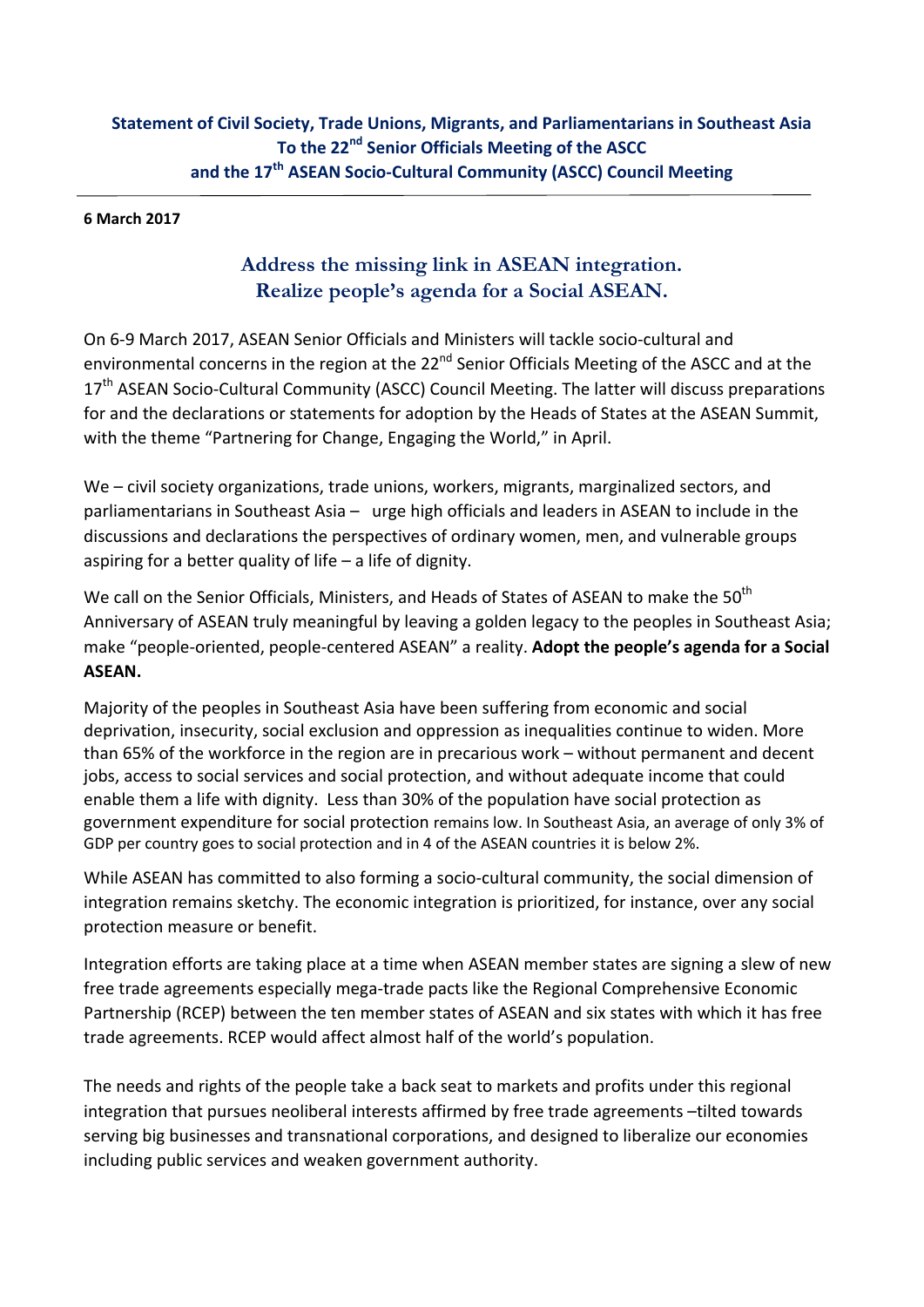**People's rights and demands should stand above markets and profits**. Market liberalization, deregulation and privatization have only led to the loss of traditional livelihoods and means of survival, and further exploitation of workers. They have also led to diminished public access to essential services and social security.

**With the above conditions, the need to incorporate a social dimension in ASEAN's integration process is urgent.** It is imperative to integrate a social dimension that guarantees people's needs and rights promoted, protected, and fulfilled in the regional integration process. We propose the notion of a Social ASEAN – where sustainable jobs, worker's rights, universal healthcare, education, water, energy, social security and affordable housing are integral components of the integration effort. This will create opportunities for all.

**Adopt the agenda for a sustainable Social ASEAN** that reflects the aspirations and demands of the peoples in ASEAN. To achieve a sustainable *Social ASEAN*, the following structural issues be addressed and factored into the decision‐making processes of ASEAN governments and non‐state actors. This would require existing ASEAN Declarations with a social dimension be made binding on governments and the notion of non‐interference set aside in the interests of the people.

- a) Democratic and participatory processes at national and regional levels;
- b) Gender equality and protection of vulnerable and disadvantaged groups (children and young people, older persons, persons with disability, LGBTIQ persons, migrant workers and their families);
- c) State duty to provide essential services, especially universal healthcare and lifelong learning opportunities for all;
- d) Social protection for all (universal living pension as well as health, education, housing, water, electricity, land, employment);
- e) Safe and affordable food and access to productive resources; and
- f) Ratification and implementation of ILO core labor standards.

**Governments must be more inclusive, accountable, and willing to work in partnership with all their citizens towards social justice, sustainable development, and a life of dignity.**

## *Signed,*

## *Working Group on Social ASEAN*

 *ASEAN Parliamentarians for Human Rights (APHR) ASEAN Services Employees Trade Union Council (ASETUC) Migrant Forum Asia (MFA) Network for Transformative Social Protection (NTSP) – Asia/Southeast Asia Malaysian Trade Union Congress (MTUC) Monitoring Sustainability of Globalisation (MSN) ‐ Malaysia Trade Union Rights Centre (TURC)*

#### *National organizations/formations in Southeast Asia*

 *Buhay na may Dignidad para sa Lahat (DIGNIDAD) Alliance ‐ Philippines WomanHealth Philippines Kampanya para sa Makataong Pamumuhay (KAMP) ‐ Philippines Associated Labor Unions‐TUCP ‐ Philippines Aksyon sa Kahandaan sa Kalamidad ‐National Coalition ‐ Philippines*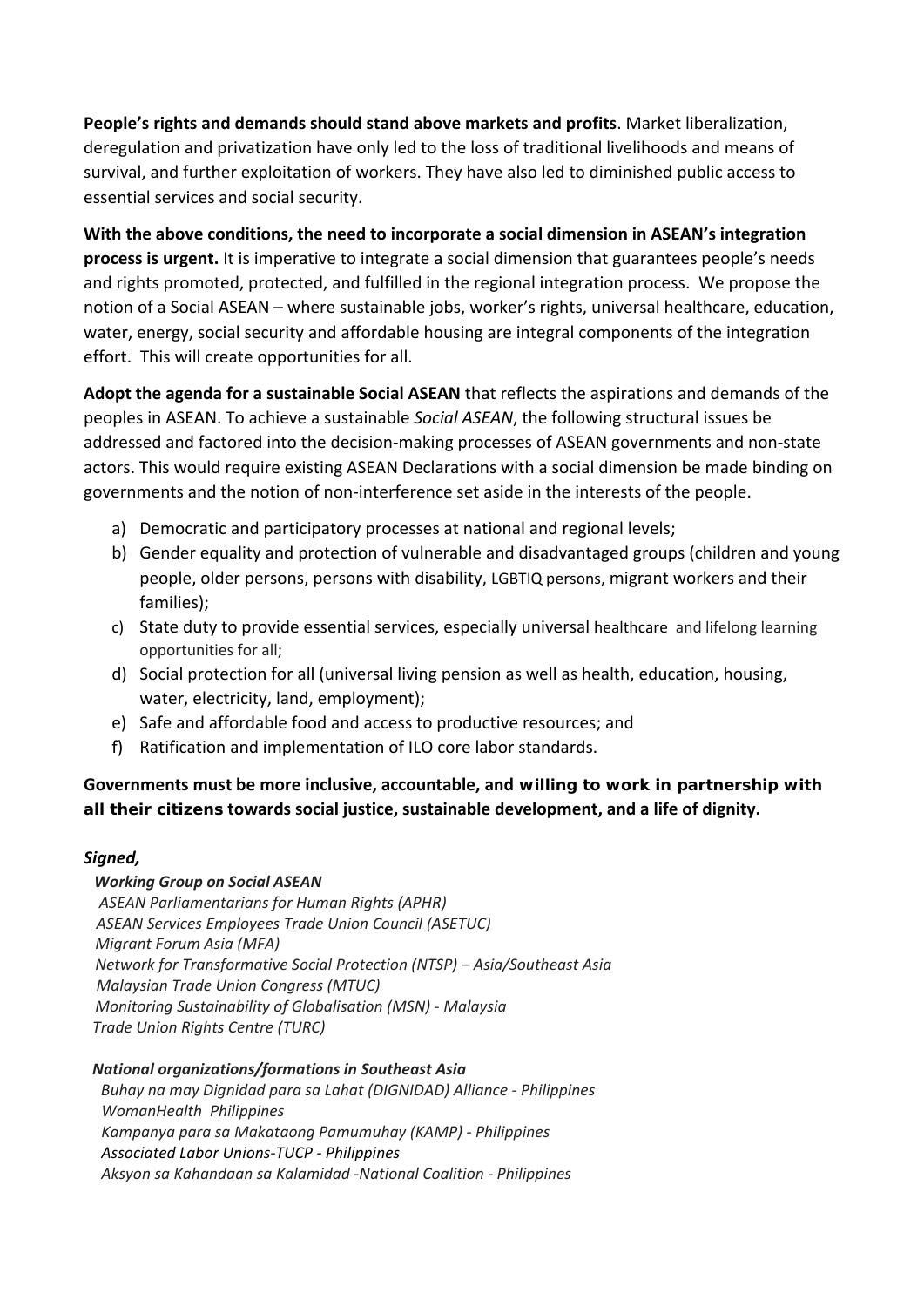*Alyansa Agrikultura, Centro Saka, Inc. – Philippines Development Action for Women Network (DAWN) – Philippines Empower ‐ Philippines Federation of Free Workers (FFW) ‐ Philippines Integrated Rural Development Foundation (IRDF) Keep Hope Alive ‐ Philippines Labor Education and Research Network (LEARN) ‐ Philippines LILAK (Purple Action for Indigenous Women's Rights) – Philippines Manggagawang Kababaihang Mithi ay Paglaya (MAKALAYA) – Philippines National Movement for Food Sovereignty (NMFS) ‐ Philippines National Union of Building and Construction Workers (NUBCW) ‐ Philippines Partnership for Clean Air (PCA) Inc. ‐ Philippines Philippine Alliance of Human Rights Advocates (PAHRA) – Philippines Philippines for Natural Farming, Inc. (PNFI) Philippine Migrants Rights Watch (PMRW) Philippine Rural Reconstruction Movement (PRRM) Public Services Labor Independent Confederation (PSLINK)‐ PSI ‐ Philippines Reporma Isusulong ng Survivors Kalamidad ‐Laguna Lakes ‐ Philippines Save Sierra Madre Network Alliance Inc. ‐ Philippines Sustainability and Participation through Education and Lifelong Learning (SPELL) ‐ Philippines Women's Legal and Human Rights Bureau, Inc. (WLB) – Philippines World Council for Curriculum and Instruction (WCCI) – Philippines ZAMBAL KA – Philippines Cambodian Grassroots Cross‐Sector Network (CGCN) CamASEAN Youth's Future (CamASEAN) – Cambodia Cambodian Independent Civil‐Servant Association (CICA) Independent Farmers Association for Community Development (IFACD) ‐ Cambodia Farmers for Farmers Network (FFF) ‐ Cambodia Rainbow Community Kampuchea (RoCK) – Cambodia Social Action for Change (SAC) – Cambodia Aspek ‐ Indonesia FSPMI (Federation of Metal Workers)‐ Indonesia Indonesia for Global Justice (IGJ) INISIATIF ‐ Indonesia INKRISPENA – Indonesia Jamkes Watch (Social Security Healtcare & Workers)‐ Indonesia Institut Pemberdayaan Perempuan‐Institute for Women Empowerment (IWE) ‐ Indonesia Konfederasi Pergerakan Rakyat Indonesia (KPRI) ‐ Indonesia Konfederasi Serikat Nasional/National Union Confederation ( KSN) ‐ Indonesia Lembaga Informasi Perburuhan Sedane/Sedane Labour Resource Center (LIPS) – Indonesia Lembaga Studi dan Advokasi Masyarakat/Institute for Policy Research and Advocacy (ELSAM) ‐ Forum Islam Progresif/Progressive Islam Forum ‐ Indonesia Local Initiative for OSH Network (LION ) ‐ Indonesia Migrant Care – Indonesia Sarekat Hijau Indonesia/Indonesian Green Union (SHI) ‐ Indonesia Serikat Mahasiswa Progresif Universitas Indonesia/Progressive Student Union (SEMAR UI) –Indonesia Serikat Pekerja Percetakan Penerbitan dan Media Informasi Serikat Pekerja Seluruh Indonesia (SP PPMI SPS) – Indonesia Solidaritas Perempuan (Women's Solidarity for Human Rights) – Indonesia SPN (Nasional Trade Union) ‐Indonesia Working Peoples Party (PRP) ‐ Indonesia*